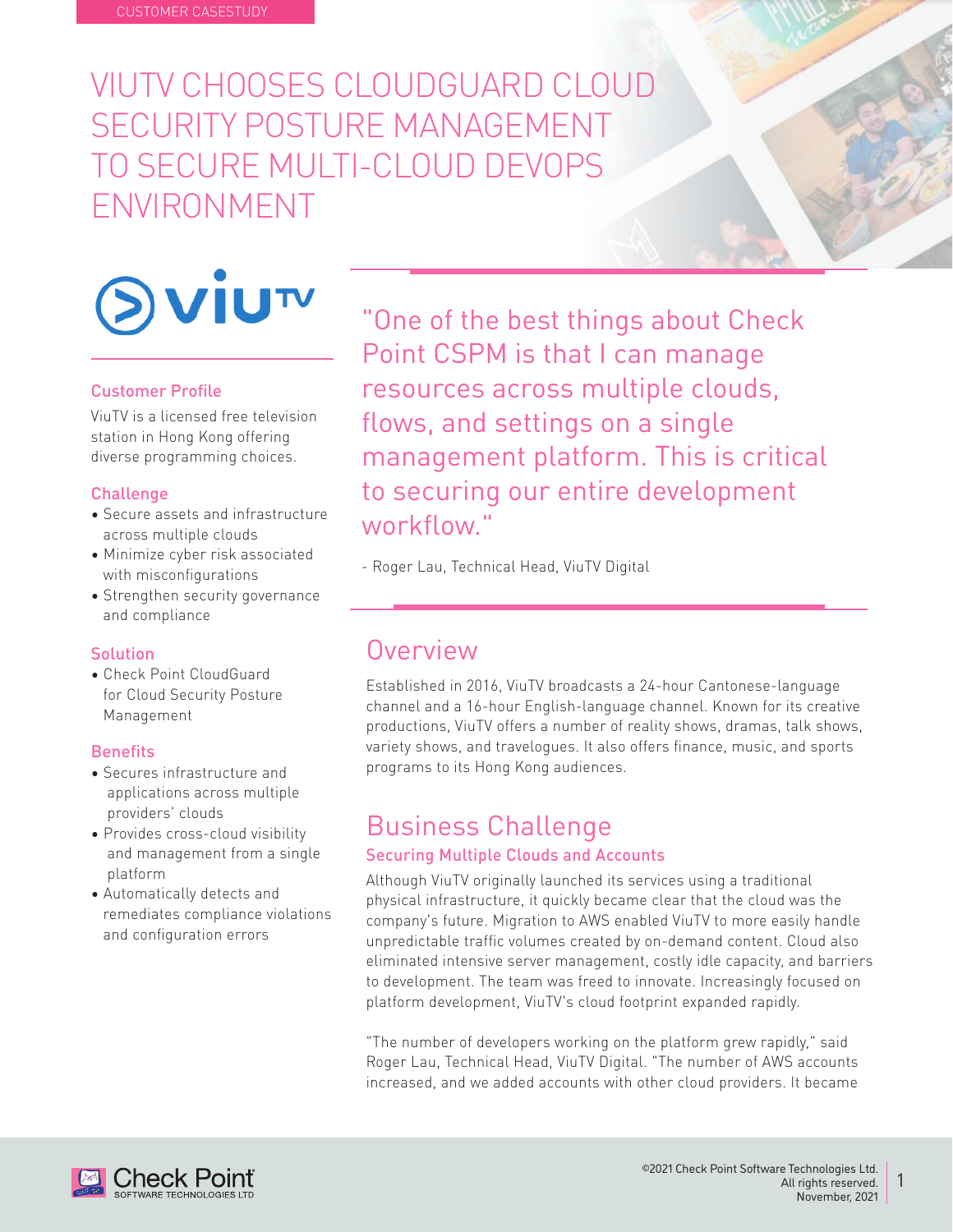"We evaluated several tools. but only Check Point CloudGuard Posture Management gave us a comprehensive view of security across our entire architecture. Check Point also has several unique features, such as remediation with CloudBot technology, IAM safety, and function server protection. It fits our needs perfectly".

- Roger Lau, Technical Head, ViuTV Digital harder to see all of our attack surfaces, and therefore, more difficult to clearly assess risk "

ViuTV faced three significant security challenges. The first was a lack of visibility across all of its cloud accounts and assets. Lau and his team needed to ensure that cloud resources were being used properly and that no data leaks or security loopholes were opening the door to threats. The second challenge was protecting against misconfiguration risk. Finally, ViuTV wanted to ensure compliance with security standards and frameworks as part of its overall risk management strategy.

Lau and his team evaluated the security options being offered by its cloud providers. Although each offered unique features, they were too fragmented to deliver the visibility and control ViuTV needed. That's when the company turned to Check Point.

## **SOLUTION High Fidelity Posture Management**

"We evaluated several tools, but only Check Point CloudGuard Posture Management gave us a comprehensive view of security across our entire architecture," said Lau. "Check Point also has several unique features, such as remediation with CloudBot technology, IAM safety, and function server protection. It fits our needs perfectly."

CloudGuard Posture Management (CSPM) automates governance across multi-cloud assets and services. It visualizes and assesses security posture, detects misconfigurations, automates and enforces policies, and protects against attacks and insider threats.

With multi-cloud visibility across the entire ViuTV architecture, the team can now see all network traffic and assets. They can also monitor the network topology and firewalls, as well as discover vulnerabilities such as compromised workloads, open ports, or misconfigurations in real time.

### Perfect for DevOps Environment

Server, container, or application misconfigurations can happen easily as developers rapidly iterate and test software across multiple connected resources. Check Point CSPM quickly detects and remediates misconfiguration issues and enforces security best practices automatically on each cloud.

Ensuring that developers use cloud resources correctly is essential to strong governance. In AWS, an Identity and Access Management (IAM) user is an entity consisting of a name and credentials that represents a person or application interacting with AWS. Check Point CSPM enables ViuTV to manage granular permissions across multiple clouds to protect and control IAM users and roles. The company gains even more control with Check Point CSPM function server protection. This capability adds a